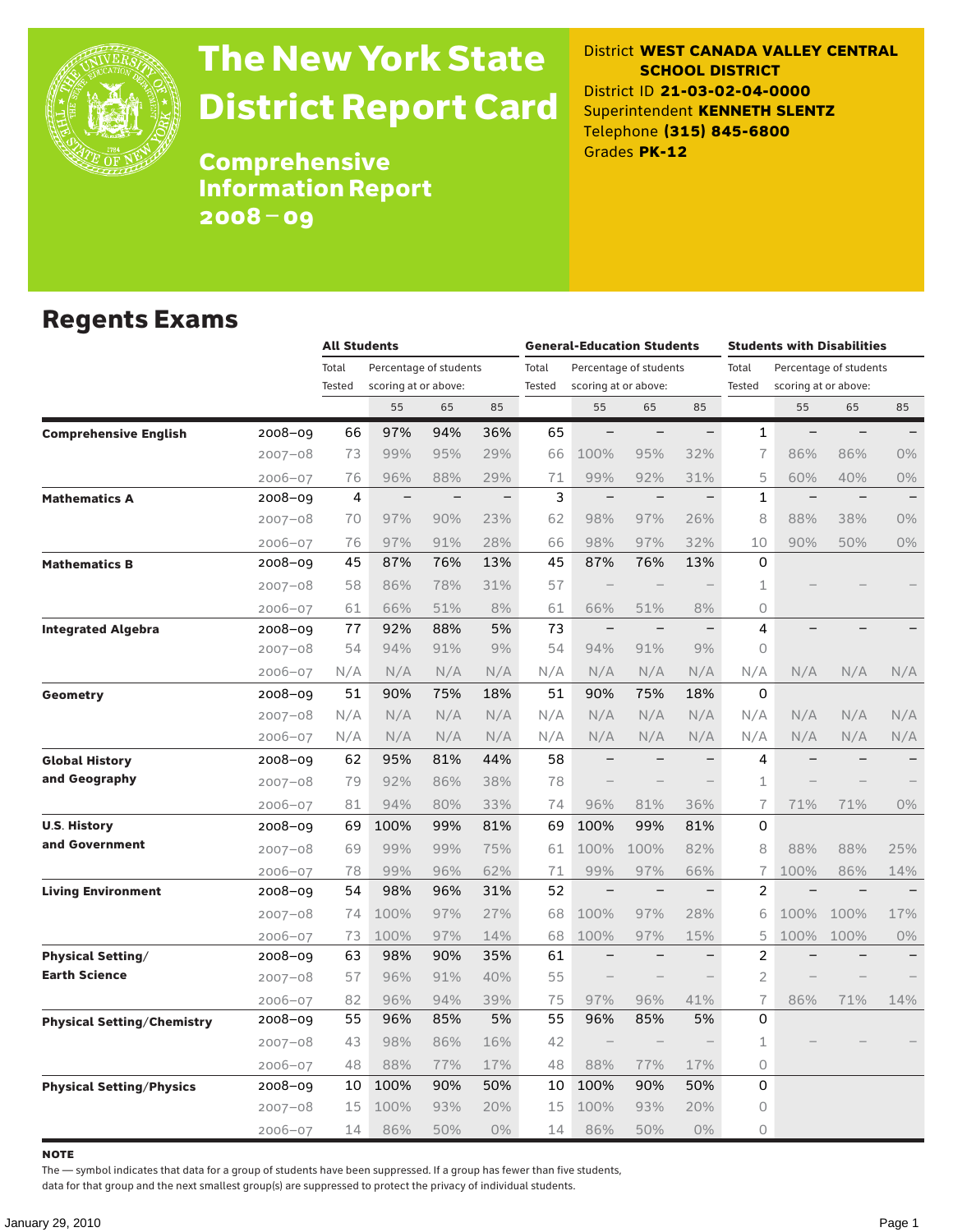### Regents Exams

|                              |             | <b>All Students</b> |      |                                                |     |                 |      |                                                |     | <b>General-Education Students Students with Disabilities</b> |                                                |    |    |
|------------------------------|-------------|---------------------|------|------------------------------------------------|-----|-----------------|------|------------------------------------------------|-----|--------------------------------------------------------------|------------------------------------------------|----|----|
|                              |             | Total<br>Tested     |      | Percentage of students<br>scoring at or above: |     | Total<br>Tested |      | Percentage of students<br>scoring at or above: |     | Total<br>Tested                                              | Percentage of students<br>scoring at or above: |    |    |
|                              |             |                     | 55   | 65                                             | 85  |                 | 55   | 65                                             | 85  |                                                              | 55                                             | 65 | 85 |
| <b>Comprehensive French</b>  | $2008 - 09$ | 6                   | 100% | 100%                                           | 67% | 6               | 100% | 100%                                           | 67% | 0                                                            |                                                |    |    |
|                              | $2007 - 08$ | 34                  | 100% | 100%                                           | 68% | 34              | 100% | 100%                                           | 68% | 0                                                            |                                                |    |    |
|                              | $2006 - 07$ | 31                  | 100% | 100%                                           | 81% | 31              | 100% | 100%                                           | 81% | $\circ$                                                      |                                                |    |    |
| <b>Comprehensive German</b>  | $2008 - 09$ | $\mathbf 0$         |      |                                                |     | 0               |      |                                                |     | $\Omega$                                                     |                                                |    |    |
|                              | $2007 - 08$ | $\circ$             |      |                                                |     | 0               |      |                                                |     | 0                                                            |                                                |    |    |
|                              | $2006 - 07$ | 0                   |      |                                                |     | 0               |      |                                                |     | 0                                                            |                                                |    |    |
| <b>Comprehensive Hebrew</b>  | $2008 - 09$ | $\mathbf 0$         |      |                                                |     | 0               |      |                                                |     | 0                                                            |                                                |    |    |
|                              | $2007 - 08$ | $\circ$             |      |                                                |     | 0               |      |                                                |     | 0                                                            |                                                |    |    |
|                              | $2006 - 07$ | 0                   |      |                                                |     | 0               |      |                                                |     | 0                                                            |                                                |    |    |
| <b>Comprehensive Italian</b> | $2008 - 09$ | $\mathbf 0$         |      |                                                |     | 0               |      |                                                |     | 0                                                            |                                                |    |    |
|                              | $2007 - 08$ | $\circ$             |      |                                                |     | 0               |      |                                                |     | $\Omega$                                                     |                                                |    |    |
|                              | $2006 - 07$ | 0                   |      |                                                |     | 0               |      |                                                |     | $\circ$                                                      |                                                |    |    |
| <b>Comprehensive Latin</b>   | $2008 - 09$ | 0                   |      |                                                |     | 0               |      |                                                |     | $\Omega$                                                     |                                                |    |    |
|                              | $2007 - 08$ | $\Omega$            |      |                                                |     | 0               |      |                                                |     | 0                                                            |                                                |    |    |
|                              | $2006 - 07$ | 0                   |      |                                                |     | 0               |      |                                                |     | 0                                                            |                                                |    |    |
| <b>Comprehensive Spanish</b> | $2008 - 09$ | 30                  | 100% | 100%                                           | 47% | 30              | 100% | 100%                                           | 47% | $\Omega$                                                     |                                                |    |    |
|                              | $2007 - 08$ | $\circ$             |      |                                                |     | 0               |      |                                                |     | 0                                                            |                                                |    |    |
|                              | $2006 - 07$ | 0                   |      |                                                |     | 0               |      |                                                |     | 0                                                            |                                                |    |    |

#### **NOTE**

The — symbol indicates that data for a group of students have been suppressed. If a group has fewer than five students,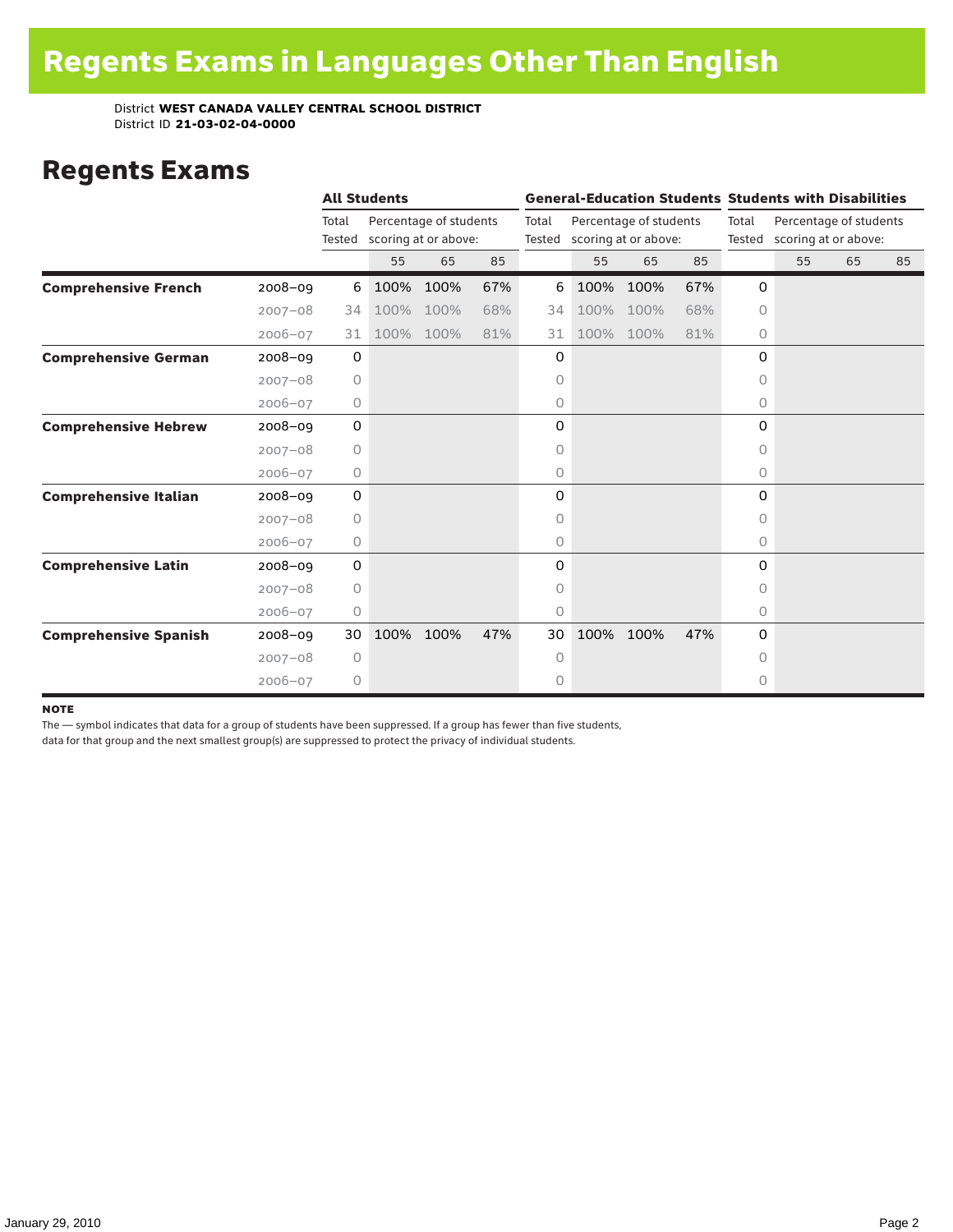# Regents Competency Tests

|                       |             | <b>All Students</b> |                  |                     | <b>General-Education Students Students with Disabilities</b> |                     |                  |
|-----------------------|-------------|---------------------|------------------|---------------------|--------------------------------------------------------------|---------------------|------------------|
|                       |             | <b>Total Tested</b> | Percent Passing: | <b>Total Tested</b> | Percent Passing:                                             | <b>Total Tested</b> | Percent Passing: |
| <b>Mathematics</b>    | 2008-09     | 12                  | 75%              | 0                   |                                                              | 12                  | 75%              |
|                       | $2007 - 08$ | 11                  | 45%              | 0                   |                                                              | 11                  | 45%              |
|                       | 2006-07     | 7                   | 43%              | 0                   |                                                              | $\overline{1}$      | 43%              |
| <b>Science</b>        | 2008-09     | 6                   | 100%             | 0                   |                                                              | 6                   | 100%             |
|                       | $2007 - 08$ | 4                   |                  | 0                   |                                                              | 4                   |                  |
|                       | $2006 - 07$ | 1                   |                  | 0                   |                                                              | 1                   |                  |
| <b>Reading</b>        | 2008-09     | 4                   |                  | 0                   |                                                              | 4                   |                  |
|                       | $2007 - 08$ | 8                   | 88%              | 0                   |                                                              | 8                   | 88%              |
|                       | $2006 - 07$ | 10                  | 90%              | 0                   |                                                              | 10                  | 90%              |
| <b>Writing</b>        | 2008-09     | 4                   |                  | 0                   |                                                              | 4                   |                  |
|                       | $2007 - 08$ | 8                   | 100%             | 0                   |                                                              | 8                   | 100%             |
|                       | $2006 - 07$ | 11                  | 100%             | 0                   |                                                              | 11                  | 100%             |
| <b>Global Studies</b> | 2008-09     | $\mathbf{1}$        |                  | 0                   |                                                              | 1                   |                  |
|                       | $2007 - 08$ | 1                   |                  | 0                   |                                                              |                     |                  |
|                       | $2006 - 07$ | 3                   |                  | 1                   |                                                              | 2                   |                  |
| <b>U.S. History</b>   | 2008-09     | 0                   |                  | 0                   |                                                              | 0                   |                  |
| and Government        | $2007 - 08$ | Ω                   |                  | Ω                   |                                                              | U                   |                  |
|                       | $2006 - 07$ | 1                   |                  |                     |                                                              | $\Omega$            |                  |

#### **NOTE**

The — symbol indicates that data for a group of students have been suppressed. If a group has fewer than five students,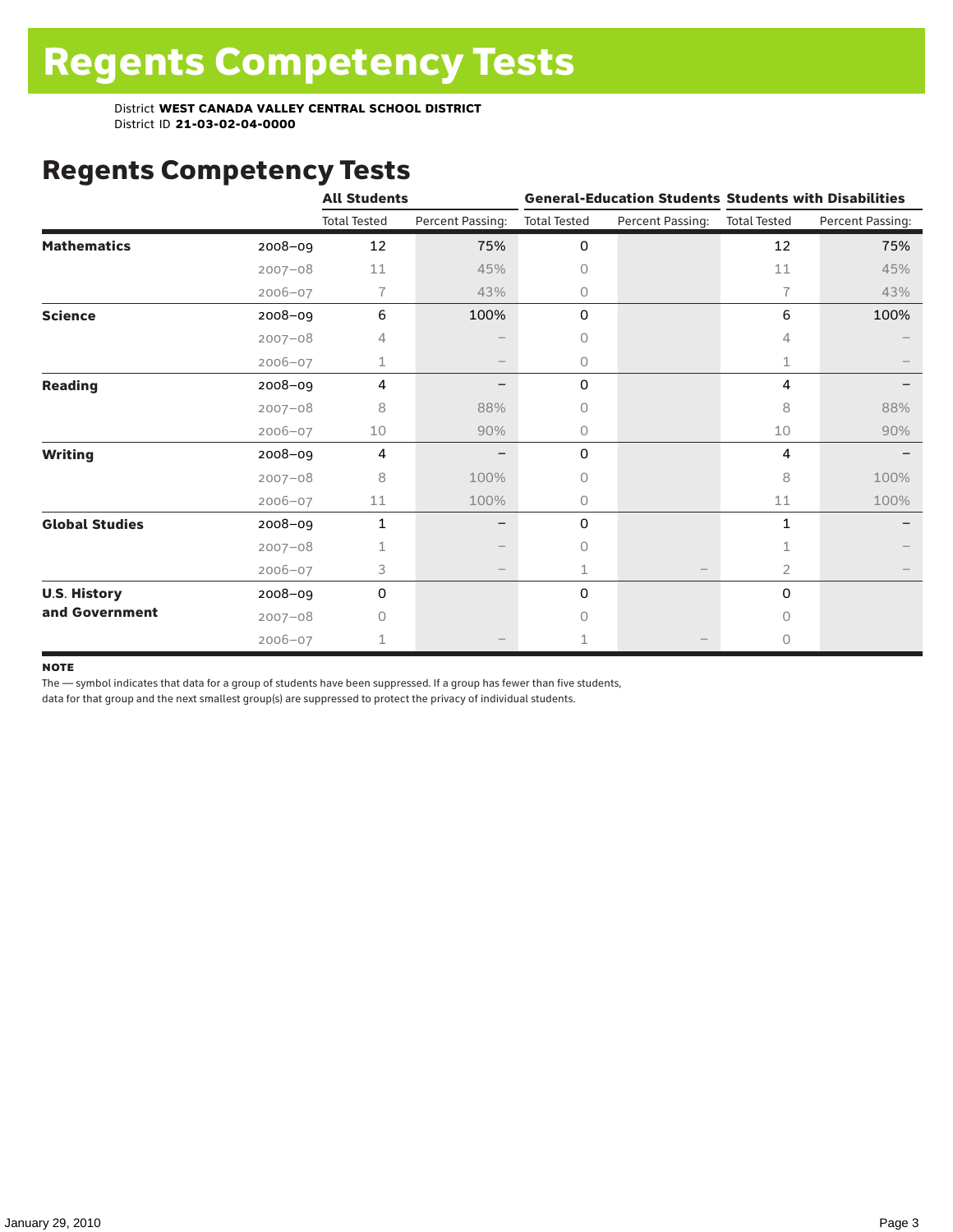## Second Language Proficiency Examinations

|                |             | <b>All Students</b> |                  |                     |                  | <b>General-Education Students Students with Disabilities</b> |                  |  |  |
|----------------|-------------|---------------------|------------------|---------------------|------------------|--------------------------------------------------------------|------------------|--|--|
|                |             | <b>Total Tested</b> | Percent Passing: | <b>Total Tested</b> | Percent Passing: | <b>Total Tested</b>                                          | Percent Passing: |  |  |
| <b>French</b>  | 2008-09     | 11                  | 100%             | 8                   |                  | 3                                                            |                  |  |  |
|                | $2007 - 08$ | 13                  | 100%             | 13                  | 100%             | 0                                                            |                  |  |  |
|                | $2006 - 07$ | 20                  | 95%              | 20                  | 95%              | $\circ$                                                      |                  |  |  |
| German         | 2008-09     | $\mathbf 0$         |                  | 0                   |                  | 0                                                            |                  |  |  |
|                | $2007 - 08$ | 0                   |                  | 0                   |                  | 0                                                            |                  |  |  |
|                | $2006 - 07$ | 0                   |                  | 0                   |                  | $\Omega$                                                     |                  |  |  |
| <b>Italian</b> | $2008 - 09$ | 0                   |                  | 0                   |                  | 0                                                            |                  |  |  |
|                | $2007 - 08$ | 0                   |                  | 0                   |                  | $\Omega$                                                     |                  |  |  |
|                | $2006 - 07$ | O                   |                  | 0                   |                  | 0                                                            |                  |  |  |
| Latin          | $2008 - 09$ | $\Omega$            |                  | 0                   |                  | 0                                                            |                  |  |  |
|                | $2007 - 08$ | 0                   |                  | 0                   |                  | $\Omega$                                                     |                  |  |  |
|                | $2006 - 07$ | 0                   |                  | 0                   |                  | 0                                                            |                  |  |  |
| <b>Spanish</b> | 2008-09     | 55                  | 96%              | 52                  |                  | 3                                                            |                  |  |  |
|                | $2007 - 08$ | 58                  | 86%              | 58                  | 86%              | $\Omega$                                                     |                  |  |  |
|                | $2006 - 07$ | 51                  | 88%              | 51                  | 88%              | $\circ$                                                      |                  |  |  |

#### **NOTE**

The — symbol indicates that data for a group of students have been suppressed. If a group has fewer than five students,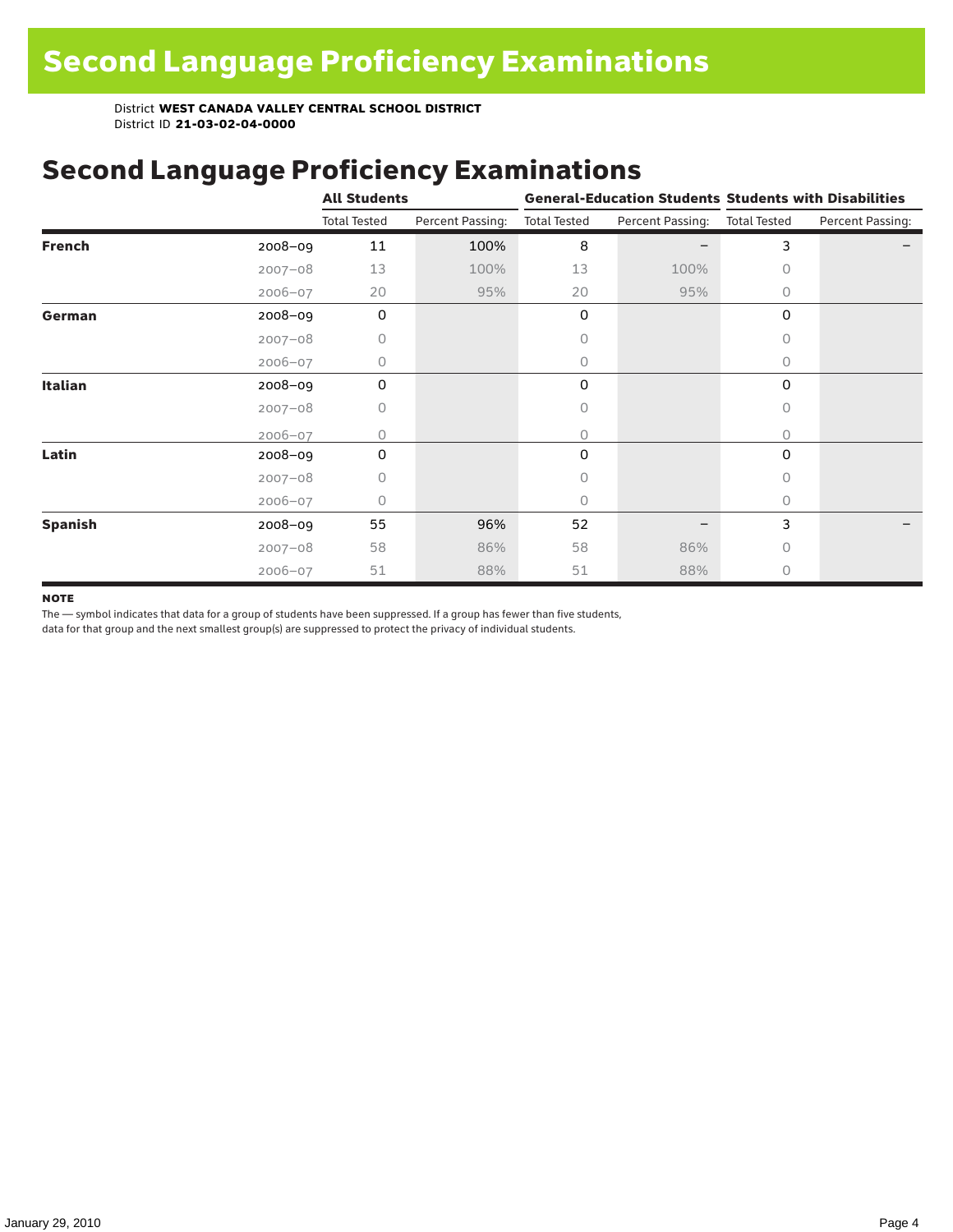### New York State English as a Second Language Achievement Test (NYSESLAT)

|                  |             |                | <b>All Students</b>               |                             |                   |                          | <b>General-Education Students</b> |                          |                                   |                          |                          | <b>Students with Disabilities</b> |                          |                                   |  |       |  |
|------------------|-------------|----------------|-----------------------------------|-----------------------------|-------------------|--------------------------|-----------------------------------|--------------------------|-----------------------------------|--------------------------|--------------------------|-----------------------------------|--------------------------|-----------------------------------|--|-------|--|
|                  |             | Total          |                                   | Percent of students scoring |                   |                          | Total                             |                          | Percent of students scoring       |                          |                          | Total                             |                          | Percent of students scoring       |  |       |  |
|                  |             |                | Tested in each performance level: |                             |                   |                          |                                   |                          | Tested in each performance level: |                          |                          |                                   |                          | Tested in each performance level: |  |       |  |
|                  |             |                |                                   | Begin. Interm. Adv.         |                   | Prof.                    |                                   |                          | Begin. Interm. Adv.               |                          | Prof.                    |                                   |                          | Begin. Interm. Adv.               |  | Prof. |  |
| <b>Listening</b> | 2008-09     | 0              |                                   |                             |                   |                          | 0                                 |                          |                                   |                          |                          | $\mathbf 0$                       |                          |                                   |  |       |  |
| and Speaking     | $2007 - 08$ | 0              |                                   |                             |                   |                          | 0                                 |                          |                                   |                          |                          | 0                                 |                          |                                   |  |       |  |
| $(Grades K-1)$   | $2006 - 07$ | 2              |                                   |                             |                   |                          | 2                                 |                          |                                   |                          |                          | 0                                 |                          |                                   |  |       |  |
| <b>Reading</b>   | $2008 - 09$ | 0              |                                   |                             |                   |                          | 0                                 |                          |                                   |                          |                          | 0                                 |                          |                                   |  |       |  |
| and Writing      | $2007 - 08$ | 0              |                                   |                             |                   |                          | 0                                 |                          |                                   |                          |                          | $\circledcirc$                    |                          |                                   |  |       |  |
| $(Grades K-1)$   | $2006 - 07$ | $\overline{2}$ |                                   |                             |                   |                          | $\overline{2}$                    |                          |                                   |                          |                          | $\circlearrowright$               |                          |                                   |  |       |  |
| <b>Listening</b> | 2008-09     | $\mathbf 1$    |                                   |                             |                   | $\overline{\phantom{0}}$ | $\mathbf{1}$                      |                          |                                   |                          | $\overline{\phantom{0}}$ | 0                                 |                          |                                   |  |       |  |
| and Speaking     | $2007 - 08$ | 2              |                                   |                             |                   | $\overline{\phantom{0}}$ | $\overline{2}$                    |                          |                                   |                          | $\qquad \qquad -$        | $\circ$                           |                          |                                   |  |       |  |
| (Grades $2-4$ )  | $2006 - 07$ | 3              |                                   |                             |                   | $\qquad \qquad -$        | 3                                 | $\qquad \qquad -$        |                                   | $\overline{\phantom{0}}$ | $\overline{\phantom{0}}$ | $\circ$                           |                          |                                   |  |       |  |
| <b>Reading</b>   | $2008 - 09$ | $\mathbf 1$    |                                   |                             |                   | $\overline{\phantom{0}}$ | $\mathbf 1$                       |                          |                                   |                          | $\overline{\phantom{0}}$ | 0                                 |                          |                                   |  |       |  |
| and Writing      | $2007 - 08$ | 2              |                                   |                             |                   | $\overline{\phantom{0}}$ | $\overline{2}$                    |                          |                                   |                          | $\overline{\phantom{0}}$ | $\circ$                           |                          |                                   |  |       |  |
| (Grades $2-4$ )  | $2006 - 07$ | 3              | -                                 |                             | $\qquad \qquad -$ | $\overline{\phantom{0}}$ | 3                                 | $\qquad \qquad -$        |                                   | —                        | $\qquad \qquad -$        | 0                                 |                          |                                   |  |       |  |
| <b>Listening</b> | $2008 - 09$ | $\overline{c}$ |                                   |                             |                   | $\overline{\phantom{0}}$ | $\overline{c}$                    |                          |                                   | ▃                        | $\overline{\phantom{0}}$ | 0                                 |                          |                                   |  |       |  |
| and Speaking     | $2007 - 08$ | 1              |                                   |                             |                   | $\overline{\phantom{0}}$ | $\mathbf{1}$                      |                          |                                   |                          | $\overline{\phantom{0}}$ | $\circ$                           |                          |                                   |  |       |  |
| $(Grades 5-6)$   | $2006 - 07$ | $\overline{2}$ |                                   |                             |                   |                          | 1                                 |                          |                                   |                          |                          | $\mathbf 1$                       |                          |                                   |  |       |  |
| <b>Reading</b>   | 2008-09     | $\overline{c}$ | ÷,                                |                             | -                 | $\overline{\phantom{0}}$ | $\overline{c}$                    | $\overline{\phantom{0}}$ |                                   | ÷,                       | $\overline{\phantom{0}}$ | 0                                 |                          |                                   |  |       |  |
| and Writing      | $2007 - 08$ | 1              |                                   |                             |                   |                          | 1                                 |                          |                                   |                          |                          | $\circ$                           |                          |                                   |  |       |  |
| $(Grades 5-6)$   | $2006 - 07$ | $\overline{2}$ |                                   |                             |                   | $\qquad \qquad -$        | $\mathbf 1$                       | $\qquad \qquad -$        |                                   | $\overline{\phantom{0}}$ | $\qquad \qquad -$        | $\mathbbm{1}$                     |                          |                                   |  |       |  |
| <b>Listening</b> | 2008-09     | $\overline{2}$ |                                   |                             |                   | $\qquad \qquad -$        | $\mathbf{1}$                      |                          |                                   |                          | $\overline{\phantom{0}}$ | 1                                 |                          |                                   |  |       |  |
| and Speaking     | $2007 - 08$ | 3              |                                   |                             |                   | $-$                      | 2                                 |                          |                                   |                          | $\overline{\phantom{0}}$ | 1                                 |                          |                                   |  |       |  |
| $(Grades 7-8)$   | $2006 - 07$ | 1              |                                   |                             | $\qquad \qquad -$ | $\qquad \qquad -$        | 1                                 | $\qquad \qquad -$        |                                   | -                        | $\qquad \qquad -$        | 0                                 |                          |                                   |  |       |  |
| <b>Reading</b>   | $2008 - 09$ | $\overline{2}$ |                                   |                             |                   | $\overline{\phantom{0}}$ | $\mathbf{1}$                      |                          |                                   | L,                       | $\overline{\phantom{0}}$ | 1                                 |                          |                                   |  |       |  |
| and Writing      | $2007 - 08$ | 3              |                                   |                             |                   |                          | $\overline{c}$                    |                          |                                   |                          |                          | $\mathbf 1$                       |                          |                                   |  |       |  |
| $(Grades 7-8)$   | $2006 - 07$ | 1              |                                   |                             |                   |                          | $\mathbf 1$                       |                          |                                   |                          |                          | $\circ$                           |                          |                                   |  |       |  |
| <b>Listening</b> | 2008-09     | $\overline{2}$ | -                                 |                             | -                 | $\qquad \qquad -$        | $\mathbf{1}$                      |                          |                                   | ÷,                       | $\qquad \qquad -$        | 1                                 |                          |                                   |  |       |  |
| and Speaking     | $2007 - 08$ | $\overline{2}$ |                                   |                             |                   | $\qquad \qquad -$        | 1                                 |                          |                                   |                          | $\qquad \qquad -$        | 1                                 |                          |                                   |  |       |  |
| $(Grades g-12)$  | $2006 - 07$ | 5              | $0\%$                             | 0%                          | 80%               | 20%                      | 4                                 |                          | $\overline{\phantom{0}}$          |                          | $\qquad \qquad -$        | 1                                 | $\overline{\phantom{0}}$ |                                   |  |       |  |
| <b>Reading</b>   | 2008-09     | 2              |                                   |                             |                   | -                        | 1                                 |                          |                                   |                          | $\overline{\phantom{0}}$ | 1                                 |                          |                                   |  |       |  |
| and Writing      | $2007 - 08$ | 2              |                                   |                             |                   |                          | 1                                 |                          |                                   |                          | $\qquad \qquad -$        | $\mathbf 1$                       |                          |                                   |  |       |  |
| $(Grades g-12)$  | $2006 - 07$ | 5              | 0%                                | 60%                         | 40%               | 0%                       | 4                                 |                          |                                   |                          |                          | 1                                 |                          |                                   |  |       |  |

#### **NOTE**

The — symbol indicates that data for a group of students have been suppressed. If a group has fewer than five students,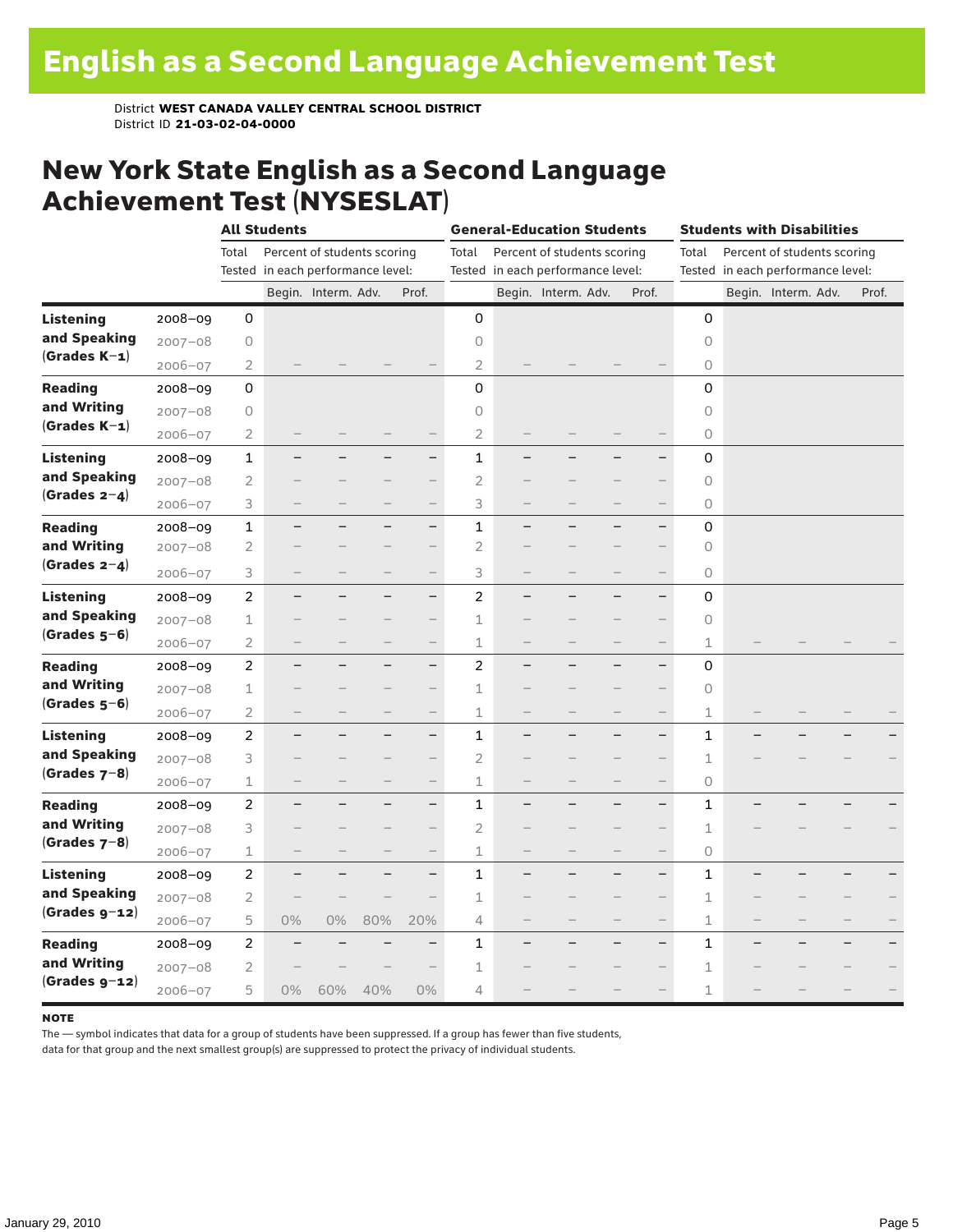# Elementary/Middle-Level Social Studies 2008–09

|                            | <b>All Students</b> |                                                    |     |     |       | <b>General-Education Students</b>                  |    |     |     |       | <b>Students with Disabilities</b>                  |     |     |     |                |
|----------------------------|---------------------|----------------------------------------------------|-----|-----|-------|----------------------------------------------------|----|-----|-----|-------|----------------------------------------------------|-----|-----|-----|----------------|
|                            | Total               | Percentage of students<br>Tested scoring at level: |     |     | Total | Percentage of students<br>Tested scoring at level: |    |     |     | Total | Percentage of students<br>Tested scoring at level: |     |     |     |                |
|                            |                     |                                                    |     |     | 4     |                                                    |    |     |     |       |                                                    |     |     | 3   | $\overline{4}$ |
| <b>Elementary</b><br>Level | 52                  | 2%                                                 | 4%  | 44% | 50%   | 46                                                 | 2% | 2%  | 39% | 57%   | 6                                                  | 0%  | 17% | 83% | 0%             |
| <b>Middle Level</b>        | 61                  | 5%                                                 | 15% | 59% | 21%   | 52                                                 | 0% | 12% | 63% | 25%   |                                                    | 33% | 33% | 33% | 0%             |

### 2005 Total Cohort Performance on Regents Exams After Four Years

|                                        | <b>All Students</b>    |           |                                                    |     |  | <b>General-Education Students</b>                          |           |     |              |  | <b>Students with Disabilities</b>                           |           |     |              |  |
|----------------------------------------|------------------------|-----------|----------------------------------------------------|-----|--|------------------------------------------------------------|-----------|-----|--------------|--|-------------------------------------------------------------|-----------|-----|--------------|--|
|                                        | Cohort<br>$\circ$<br>面 |           | Percentage of<br>students scoring:<br>65-84 85-100 |     |  | Cohort<br>rolln<br>Percentage of<br>띧<br>students scoring: |           |     |              |  | Cohort<br>⋍<br>Percentage of<br>5<br>문<br>students scoring: |           |     |              |  |
|                                        |                        | $55 - 64$ |                                                    |     |  |                                                            | $55 - 64$ |     | 65-84 85-100 |  |                                                             | $55 - 64$ |     | 65-84 85-100 |  |
| <b>Global History</b><br>and Geography | 84                     | 7%        | 42%                                                | 31% |  | 69                                                         | 9%        | 45% | 38%          |  | 15                                                          | 0%        | 27% | 0%           |  |
| <b>U.S. History</b><br>and Government  | 84                     | 0%        | 20%                                                | 62% |  | 69                                                         | 0%        | 17% | 74%          |  | 15                                                          | 0%        | 33% | 7%           |  |
| <b>Science</b>                         | 84                     | 7%        | 54%                                                | 30% |  | 69                                                         | 7%        | 58% | 33%          |  | 15                                                          | 7%        | 33% | 13%          |  |

# New York State Alternate Assessments (NYSAA) 2008–09

|                         | <b>All Students</b> |                                                |               |   |   |  |  |  |
|-------------------------|---------------------|------------------------------------------------|---------------|---|---|--|--|--|
|                         | Total               | Number of students scoring<br>Tested at Level: |               |   |   |  |  |  |
|                         |                     | 1                                              | $\mathcal{P}$ | 3 | 4 |  |  |  |
| <b>Elementary Level</b> |                     |                                                |               |   |   |  |  |  |
| Social Studies          | 0                   |                                                |               |   |   |  |  |  |
| <b>Middle Level</b>     |                     |                                                |               |   |   |  |  |  |
| Social Studies          | $\mathbf{1}$        |                                                |               |   |   |  |  |  |
| <b>Secondary Level</b>  |                     |                                                |               |   |   |  |  |  |
| English Language Arts   | O                   |                                                |               |   |   |  |  |  |
| <b>Mathematics</b>      | O                   |                                                |               |   |   |  |  |  |
| Social Studies          | O                   |                                                |               |   |   |  |  |  |
| Science                 | 0                   |                                                |               |   |   |  |  |  |

The New York State Alternate Assessment (NYSAA) is for students with severe cognitive disabilities. Results for students taking the NYSAA in English language arts, mathematics, and science at the elementary and middle levels are available in the *Accountability and Overview Report* part of *The New York State Report Card*.

The — symbol indicates that data for a group of students have been suppressed. If a group has fewer than five students, data for that group and the next smallest group(s) are suppressed to protect the privacy of individual students.

**NOTE**